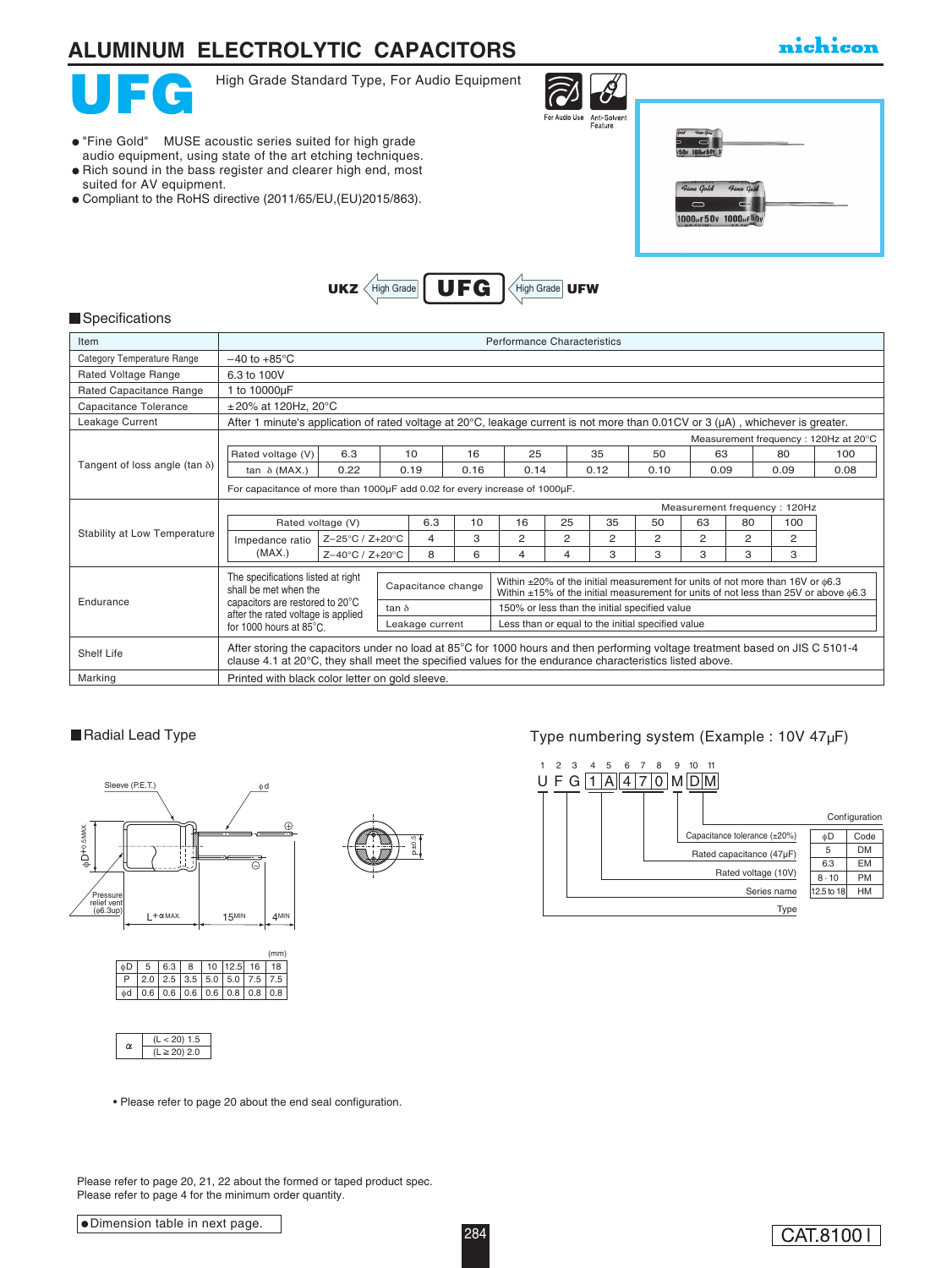# UFG

**Dimensions** 

| V               |                 | 6.3<br>10 <sup>1</sup> |      |                  | 16   |                  | 25   |                  | 35   |                  | 50   |                  |      |
|-----------------|-----------------|------------------------|------|------------------|------|------------------|------|------------------|------|------------------|------|------------------|------|
| Cap.(µF)        | Code            | OJ                     |      | 1A               |      | 1C               |      | 1E               |      | 1 <sub>V</sub>   |      | 1H               |      |
| 1               | 010             |                        |      |                  |      |                  |      |                  |      |                  |      | $5 \times 11$    | 9.0  |
| 2.2             | 2R2             |                        |      |                  |      |                  |      |                  |      |                  |      | $5 \times 11$    | 18   |
| 3.3             | 3R <sub>3</sub> |                        |      |                  |      |                  |      |                  |      |                  |      | $5 \times 11$    | 22   |
| 4.7             | 4 <sub>R7</sub> |                        |      |                  |      |                  |      |                  |      |                  |      | $5 \times 11$    | 27   |
| 10 <sup>1</sup> | 100             |                        |      |                  |      |                  |      |                  |      |                  |      | $5 \times 11$    | 39   |
| 22              | 220             |                        |      |                  |      |                  |      | $5 \times 11$    | 50   | $6.3 \times 11$  | 60   | $6.3 \times 11$  | 65   |
| 33              | 330             |                        |      |                  |      | $5 \times 11$    | 57   | $6.3 \times 11$  | 70   | $6.3 \times 11$  | 75   | $8 \times 11.5$  | 93   |
| 47              | 470             |                        |      | $5 \times 11$    | 60   | $6.3 \times 11$  | 74   | $6.3 \times 11$  | 85   | $8 \times 11.5$  | 101  | $8 \times 11.5$  | 111  |
| 100             | 101             |                        |      | $6.3 \times 11$  | 99   | $8 \times 11.5$  | 128  | $8 \times 11.5$  | 140  | $10 \times 12.5$ | 176  | $10 \times 16$   | 215  |
| 220             | 221             |                        |      | $8 \times 11.5$  | 170  | $10 \times 12.5$ | 226  | $10 \times 16$   | 260  | $10 \times 20$   | 320  | $12.5 \times 20$ | 390  |
| 330             | 331             |                        |      | $10 \times 12.5$ | 247  | $10 \times 16$   | 309  | $10 \times 20$   | 351  | $12.5 \times 20$ | 446  | $12.5 \times 20$ | 488  |
| 470             | 471             | $10 \times 12.5$       | 270  | $10 \times 16$   | 330  | $10 \times 20$   | 406  | $12.5 \times 20$ | 476  | $12.5 \times 25$ | 590  | $16 \times 25$   | 650  |
| 1000            | 102             | $10 \times 20$         | 485  | $12.5 \times 20$ | 601  | $12.5 \times 25$ | 723  | $16 \times 25$   | 854  | $16 \times 25$   | 1060 | $16 \times 31.5$ | 1143 |
| 2200            | 222             | $12.5 \times 25$       | 867  | $16 \times 25$   | 1047 | $16 \times 25$   | 1290 | $16 \times 35.5$ | 1570 | $18 \times 35.5$ | 1840 |                  |      |
| 3300            | 332             | $16 \times 25$         | 1135 | $16 \times 31.5$ | 1520 | $16 \times 35.5$ | 1720 | $18 \times 40$   | 1794 |                  |      |                  |      |
| 4700            | 472             | $16 \times 31.5$       | 1431 | $16 \times 35.5$ | 1840 | $18 \times 35.5$ | 2140 |                  |      |                  |      |                  |      |
| 6800            | 682             | $18 \times 35.5$       | 1810 | $18 \times 40$   | 2049 |                  |      |                  |      |                  |      |                  |      |
| 10000           | 103             | $18 \times 40$         | 2100 |                  |      |                  |      |                  |      |                  |      |                  |      |

| $\mathsf{V}$ |                 | 63               |      | 80               |     | 100                          |                 |  |
|--------------|-----------------|------------------|------|------------------|-----|------------------------------|-----------------|--|
| Cap.(µF)     | Code            | 1J               |      | 1K               |     | 2A                           |                 |  |
|              | 010             |                  |      |                  |     | $5 \times 11$                | 15              |  |
| 2.2          | 2R2             |                  |      |                  |     | $5 \times 11$                | 22              |  |
| 3.3          | 3R <sub>3</sub> |                  |      |                  |     | $5 \times 11$                | 27              |  |
| 4.7          | 4 <sub>R7</sub> |                  |      |                  |     | $5 \times 11$                | 36              |  |
| 10           | 100             | $6.3 \times 11$  | 50   | $6.3 \times 11$  | 55  | $8 \times 11.5$              | 65              |  |
| 22           | 220             | $8 \times 11.5$  | 85   | $8 \times 11.5$  | 100 | $10 \times 12.5$             | 110             |  |
| 33           | 330             | $8 \times 11.5$  | 105  | $10 \times 12.5$ | 130 | $10 \times 16$               | 150             |  |
| 47           | 470             | $10 \times 12.5$ | 140  | $10 \times 16$   | 170 | $10 \times 20$               | 190             |  |
| 100          | 101             | $10 \times 20$   | 255  | $12.5 \times 20$ | 270 | $12.5 \times 20$             | 300             |  |
| 220          | 221             | $12.5 \times 20$ | 420  | $12.5 \times 25$ | 490 | $16 \times 25$               | 549             |  |
| 330          | 331             | $12.5 \times 25$ | 541  | $16 \times 31.5$ | 650 | $16 \times 31.5$             | 734             |  |
| 470          | 471             | $16 \times 25$   | 840  | $16 \times 35.5$ | 920 | $18 \times 35.5$             | 980             |  |
| 1000         | 102             | $18 \times 35.5$ | 1400 |                  |     | Case size $\phi$ D × L (mm)! | Rated<br>ripple |  |

Rated ripple current (mArms) at 85°C 120Hz

#### Frequency coefficient of rated ripple current

| Frequency<br>Cap.(µF) | 50Hz | 120Hz | 300Hz | 1kHz | 10kHz or more |
|-----------------------|------|-------|-------|------|---------------|
| 1 to 47               | 0.75 | 1.00  | 1.35  | 1.57 | 2.00          |
| 100 to 470            | 0.80 | 1.00  | 1.23  | 1.34 | 1.50          |
| 1000 to 10000         | 0.85 | 1.00  | 1.10  | 1.13 | 1.15          |